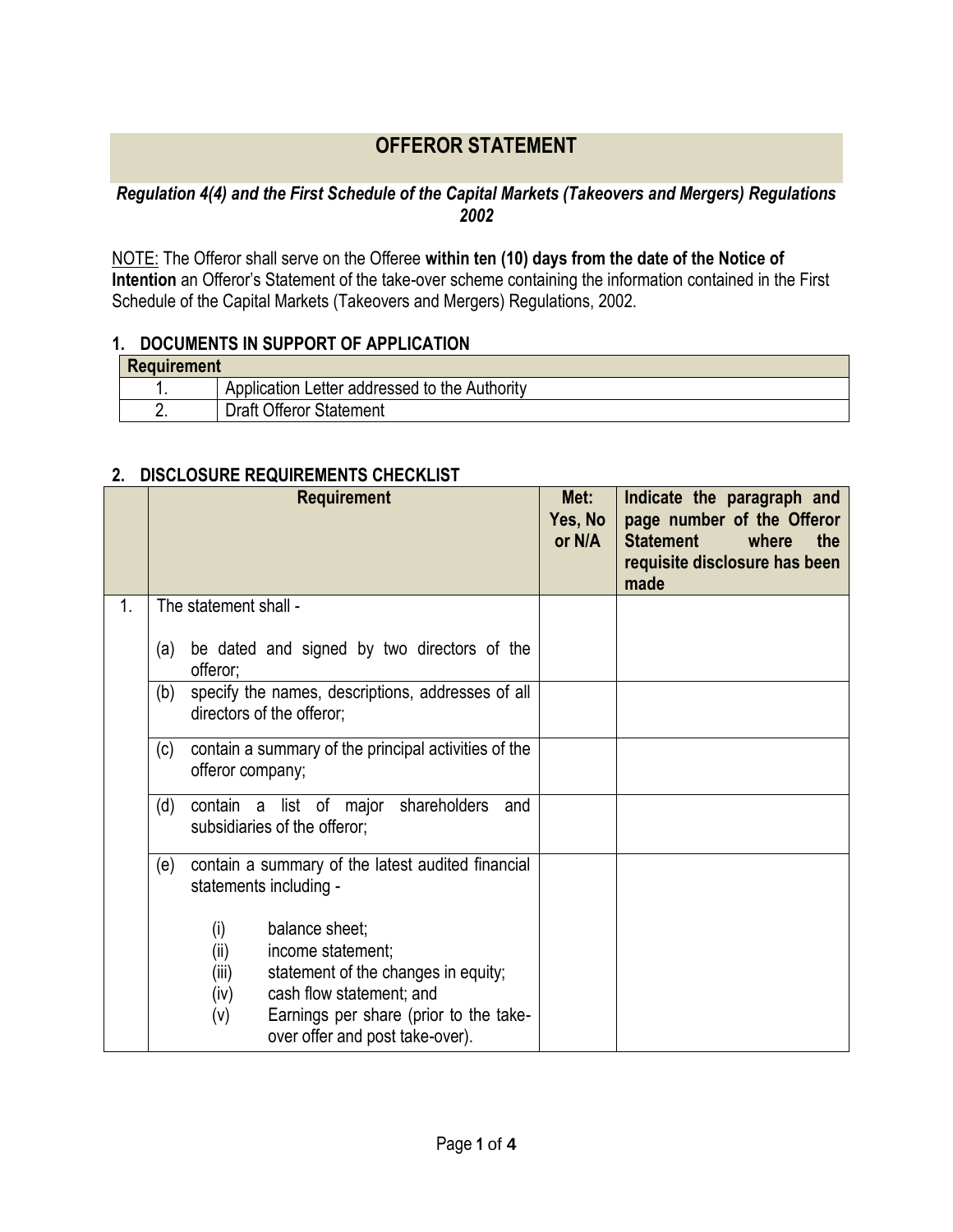|    | <b>Requirement</b>                                                                                                                                                                                                                                                                                                                                                                                                               | Met:<br>Yes, No<br>or N/A | Indicate the paragraph and<br>page number of the Offeror<br><b>Statement</b><br>where<br>the<br>requisite disclosure has been<br>made |
|----|----------------------------------------------------------------------------------------------------------------------------------------------------------------------------------------------------------------------------------------------------------------------------------------------------------------------------------------------------------------------------------------------------------------------------------|---------------------------|---------------------------------------------------------------------------------------------------------------------------------------|
|    | Specify the number, description and amount of<br>(f)<br>marketable securities in the offeree held by or<br>on behalf of the offeror, or if none are so held<br>contain a statement to that effect.                                                                                                                                                                                                                               |                           |                                                                                                                                       |
| 2. | Where the consideration for the acquisition of shares<br>under the take-over scheme is to be satisfied in whole<br>or in part by the payment of cash, the statement shall<br>contain details of the arrangements that have been, or<br>will be made to secure payment of the cash and, if<br>there are no such arrangements a declaration shall be<br>made in the statement to this effect.                                      |                           |                                                                                                                                       |
| 3. | Where the consideration for the acquisition of shares<br>under the take-over scheme is to be satisfied in whole<br>or in part by a share swap, the statement shall contain<br>details of the arrangements that have been, or will be<br>made to transfer the shares and the proportion of the<br>shares being swapped, and if there are no such<br>arrangements, a declaration shall be made in the<br>statement to this effect. |                           |                                                                                                                                       |
| 4. | The statement shall state whether -<br>it is proposed in connection with the take-over<br>(a)<br>scheme that a payment or any other benefit shall<br>be made or be given to any director of the<br>offeree or of any company which is a related<br>company to the offeree as a consideration for, or<br>in connection with, his retirement from office and<br>if so the particulars of the proposed payment or<br>benefit;       |                           |                                                                                                                                       |
|    | there is any agreement or arrangement made<br>(b)<br>between the offeror and any of the directors of<br>the offeree in connection with or conditional<br>upon the outcome of the scheme, and if so the<br>particulars of such agreement or arrangement;                                                                                                                                                                          |                           |                                                                                                                                       |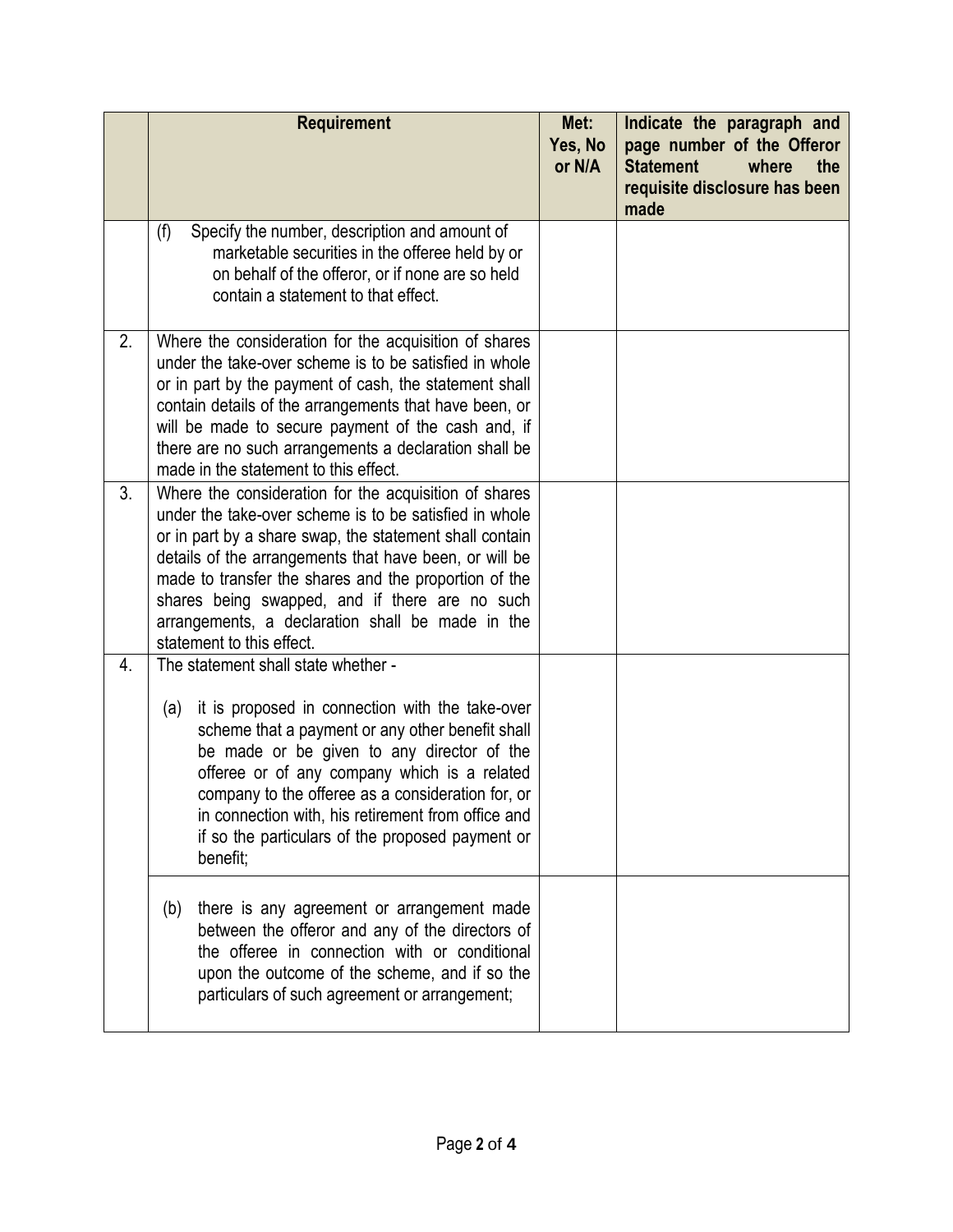|                  | <b>Requirement</b>                                                                                                                                                                                                                                                                        | Met:<br>Yes, No<br>or N/A | Indicate the paragraph and<br>page number of the Offeror<br><b>Statement</b><br>the<br>where<br>requisite disclosure has been<br>made |
|------------------|-------------------------------------------------------------------------------------------------------------------------------------------------------------------------------------------------------------------------------------------------------------------------------------------|---------------------------|---------------------------------------------------------------------------------------------------------------------------------------|
|                  | there has been within the knowledge of the<br>(c)<br>offeror any material change in the financial<br>position or prospects of the offeree since the<br>date of the latest balance sheet laid before the<br>offeree's<br>general meeting and if so, the<br>particulars of such change; and |                           |                                                                                                                                       |
|                  | there is an agreement or arrangement by which<br>(d)<br>shares acquired by the offeror in pursuance of<br>the scheme will or may be transferred to any<br>other person, and if so-                                                                                                        |                           |                                                                                                                                       |
|                  | the names of the persons who are party<br>(i)<br>to the agreement or arrangement and the<br>number and description of the shares<br>which will or may be so transferred; and                                                                                                              |                           |                                                                                                                                       |
|                  | (ii) the number, if any, description and<br>amount of shares of the offeree company<br>held by or on behalf of each person, or if<br>no such shares are so held, a statement<br>to that effect                                                                                            |                           |                                                                                                                                       |
| $\overline{5}$ . | Paragraphs (6) and (7) shall apply where the<br>consideration to be offered in exchange for shares of<br>the offeree consists in whole or in part of marketable<br>securities issued or to be issued by the offeror or by<br>any company;                                                 |                           |                                                                                                                                       |